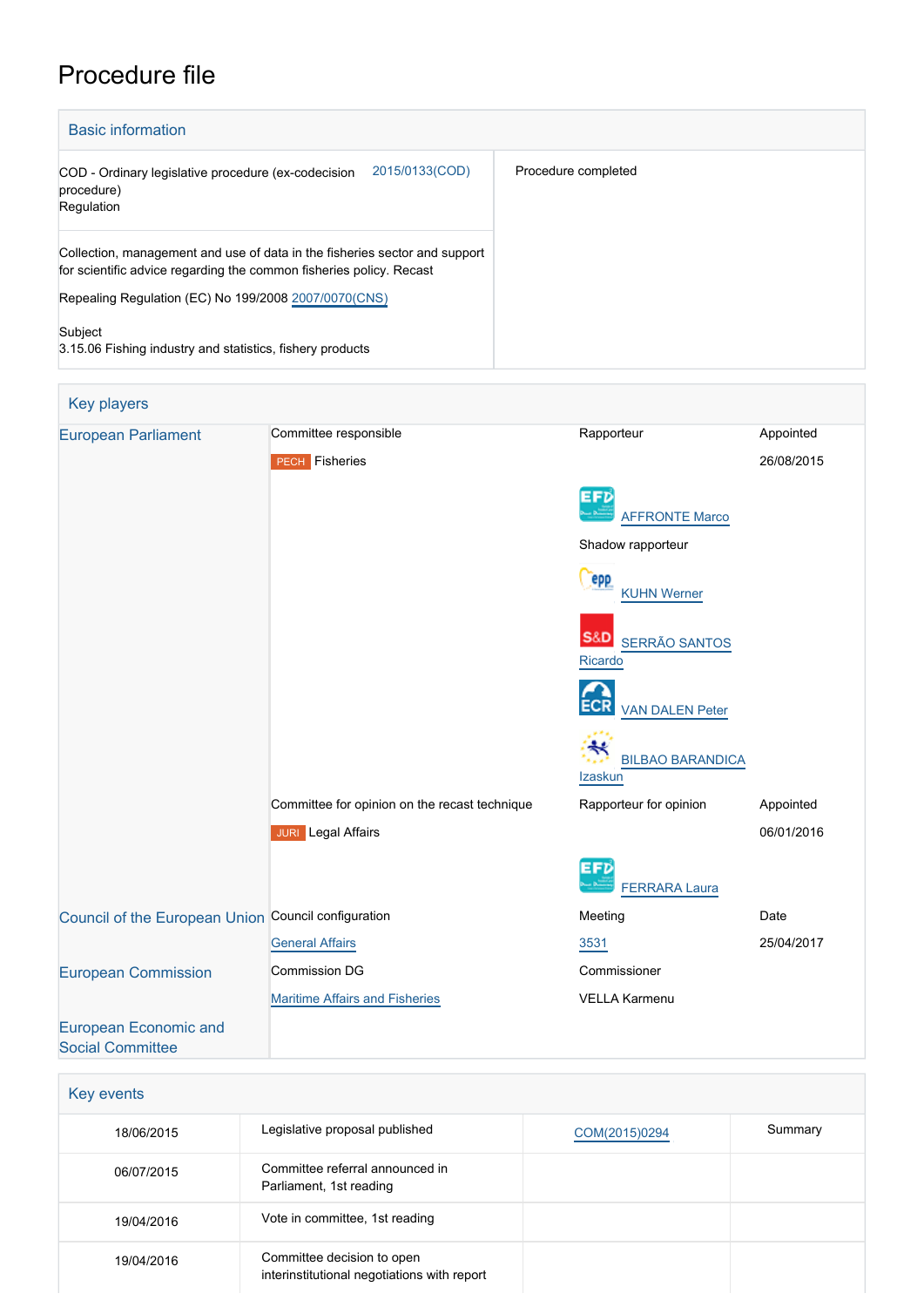|            | adopted in committee                                                                          |              |         |
|------------|-----------------------------------------------------------------------------------------------|--------------|---------|
| 25/04/2016 | Committee report tabled for plenary, 1st<br>reading                                           | A8-0150/2016 | Summary |
| 25/01/2017 | Approval in committee of the text agreed<br>at 1st reading interinstitutional<br>negotiations |              |         |
| 16/03/2017 | Results of vote in Parliament                                                                 |              |         |
| 16/03/2017 | Debate in Parliament                                                                          |              |         |
| 16/03/2017 | Decision by Parliament, 1st reading                                                           | T8-0091/2017 | Summary |
| 25/04/2017 | Act adopted by Council after Parliament's<br>1st reading                                      |              |         |
| 17/05/2017 | Final act signed                                                                              |              |         |
| 17/05/2017 | End of procedure in Parliament                                                                |              |         |
| 20/06/2017 | Final act published in Official Journal                                                       |              |         |

# Technical information Procedure reference 2015/0133(COD) Procedure type **COD** - Ordinary legislative procedure (ex-codecision procedure) Procedure subtype Recast Legislative instrument **Regulation** Repealing Regulation (EC) No 199/2008 [2007/0070\(CNS\)](https://oeil.secure.europarl.europa.eu/oeil/popups/ficheprocedure.do?lang=en&reference=2007/0070(CNS)) Legal basis **Treaty on the Functioning of the EU TFEU 043-p2** Other legal basis **Rules of Procedure EP 159** Mandatory consultation of other institutions [European Economic and Social Committee](http://www.eesc.europa.eu/) Stage reached in procedure **Procedure Completed** Procedure completed Committee dossier **PECH/8/03721**

## Documentation gateway

| Legislative proposal                                               | COM(2015)0294 | 18/06/2015 | EC         | Summary |
|--------------------------------------------------------------------|---------------|------------|------------|---------|
| Document attached to the procedure                                 | SWD(2015)0118 | 18/06/2015 | <b>EC</b>  | Summary |
| Economic and Social Committee: opinion, report                     | CES3926/2015  | 16/09/2015 | <b>ESC</b> |         |
| Committee draft report                                             | PE569.773     | 17/12/2015 | EP         |         |
| Opinion on the recast technique                                    | PE575.119     | 06/01/2016 | EP         |         |
| Amendments tabled in committee                                     | PE575.270     | 26/01/2016 | EP         |         |
| Committee of the Regions: opinion                                  | CDR5241/2015  | 10/02/2016 | CofR       |         |
| Committee report tabled for plenary, 1st<br>reading/single reading | A8-0150/2016  | 25/04/2016 | EP         | Summary |
| Text adopted by Parliament, 1st reading/single<br>reading          | T8-0091/2017  | 16/03/2017 | EP         | Summary |
|                                                                    |               |            |            |         |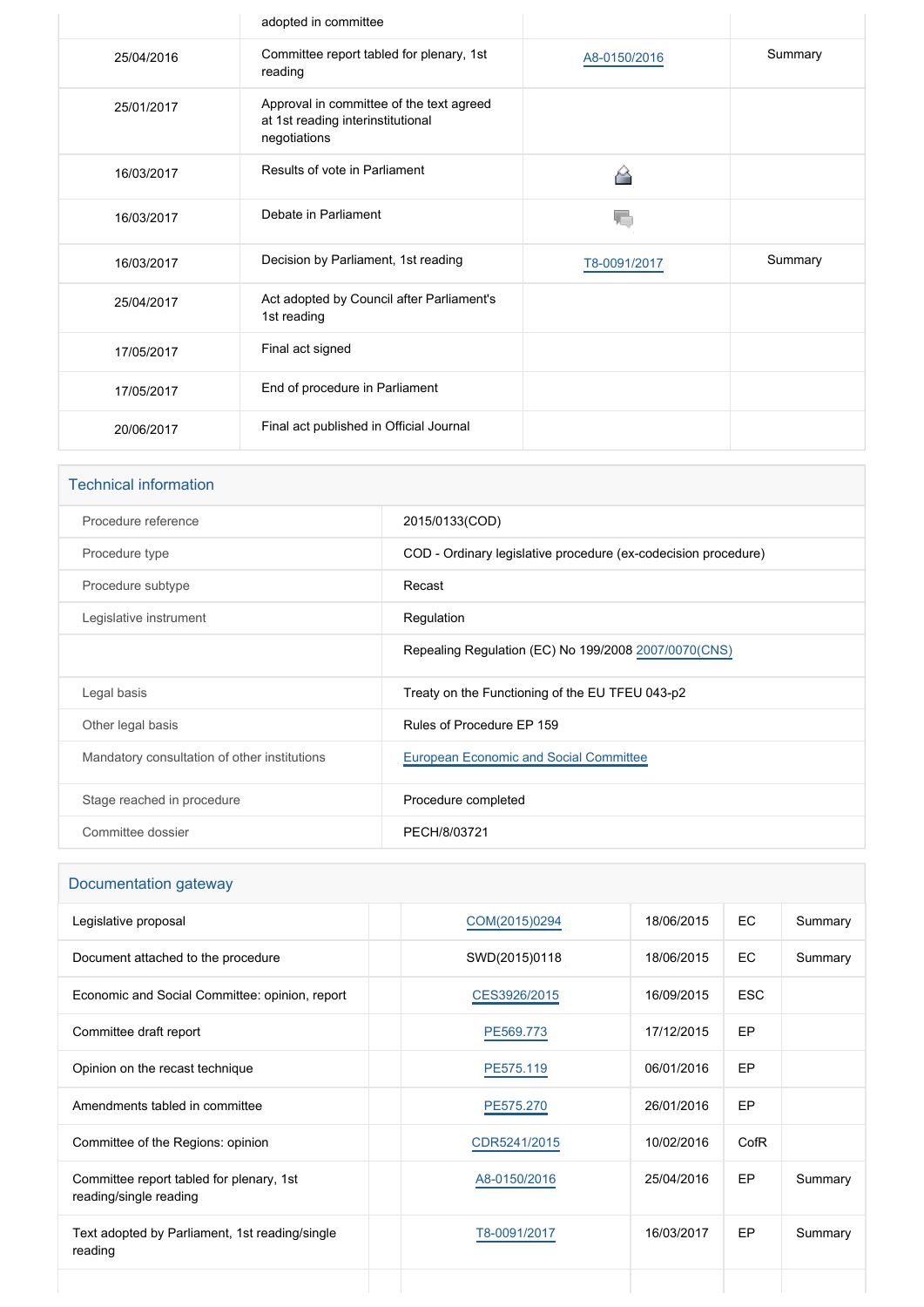| Commission response to text adopted in plenary | SP(2017)309    | 16/05/2017 | EC  |  |
|------------------------------------------------|----------------|------------|-----|--|
| Draft final act                                | 00006/2017/LEX | 17/05/2017 | CSL |  |
| Follow-up document                             | COM(2020)0131  | 02/04/2020 | EC. |  |
| Follow-up document                             | COM(2020)0664  | 22/10/2020 | EC. |  |
| Follow-up document                             | SWD(2020)0229  | 22/10/2020 | EC. |  |

#### Final act

#### [Regulation 2017/1004](https://eur-lex.europa.eu/smartapi/cgi/sga_doc?smartapi!celexplus!prod!CELEXnumdoc&lg=EN&numdoc=32017R1004) [OJ L 157 20.06.2017, p. 0001](https://eur-lex.europa.eu/legal-content/EN/TXT/?uri=OJ:L:2017:157:TOC) Summary

Final legislative act with provisions for delegated acts

| Delegated acts |                              |
|----------------|------------------------------|
| 2019/2653(DEA) | Examination of delegated act |
| 2021/2665(DEA) | Examination of delegated act |

## Collection, management and use of data in the fisheries sector and support for scientific advice regarding the common fisheries policy. Recast

PURPOSE: to establish a Union framework for the collection, management and use of data in the fisheries sector and support for scientific advice regarding the Common Fisheries Policy.

PROPOSED ACT: Regulation of the European Parliament and of the Council.

ROLE OF THE EUROPEAN PARLIAMENT: the European Parliament decides in accordance with the ordinary legislative procedure and on an equal footing with the Council.

BACKGROUND: a number of amendments are to be made to [Council Regulation \(EC\) No 199/200](http://www.europarl.europa.eu/oeil/popups/ficheprocedure.do?reference=2007/0070(CNS)&l=en)8 concerning the establishment of a Community framework for the collection, management and use of data in the fisheries sector and support for scientific advice regarding the Common Fisheries Policy. In the interests of clarity, that Regulation should be recast.

Data collection is essential for the implementation of the Common Fisheries Policy (CFP), as a basis for founding it on the best possible scientific advice.

Data are needed to evaluate the state of fish stocks, the profitability of the different segments of the sector and the effects of fisheries and aquaculture on the ecosystem. Data are also needed to evaluate EU policies.

For this reason, an EU framework for the collection and management of fisheries data was established in 2000, and then reformed in 2008 resulting in the Data Collection Framework (DCF).

The 2013 reform of the Common Fisheries Policy (CFP) by [Regulation \(EU\) No 1380/201](http://www.europarl.europa.eu/oeil/popups/ficheprocedure.do?reference=2011/0195(COD)&l=en)3 needs to be matched by adaptations in the supporting scientific advice and therefore the data needed for it. This is particularly relevant in order to achieve maximum sustainable yield (MSY) at the latest by 2020, to manage fisheries taking account of their impacts on the ecosystem, and to gradually introduce a landing obligation. The reform of the CFP also requires changes in the way data are obtained, e.g. regionalisation and devolution of tasks from the European Union to Member States in the context of regional cooperation.

The revision of the DCF is part of the Commission's Regulatory Fitness Programme (REFIT) which seeks to cut red tape and remove regulatory burden.

CONTENT: the changes to be made to the rules laid down in Council Regulation (EC) No 199/2008 are essential because of the new needs arising from the CFP reform. The proposal retains the key provisions of the current system: the establishment of an EU Multi-annual Programme, to be implemented by national Data Collection plans; key obligations in the form of commitments by Member States in relation to collection, storage, protection and provision of data; provisions on rights and obligations of end-users of data; and provisions on cooperation within and between Member States, as well as with and between scientific and management bodies.

The proposed modifications compared to the current DCF Regulation are presented as follows:

- remove overlaps and seeking synergies between EU legislations and reducing costs of the entire system of marine data. The DCF will only create data collection obligations insofar as they are not already covered by other EU legislation;
- maximise synergies with environmental law: the current DCF does not provide sufficient data on some ecosystem impacts of fisheries which are however required for implementing efficiently the [Marine Strategy Framework Directive \(MSFD](http://www.europarl.europa.eu/oeil/popups/ficheprocedure.do?reference=2005/0211(COD)&l=en)). This is the case of incidental catches of protected species (birds, marine mammals, turtles etc.), effects on food webs (predator-prey relations), and the impact of fishing on habitats;
- reduce the level of prescriptions set at EU level without compromising data quality: the legislation should be more result-oriented and leave more flexibility to Member States regarding implementation. By ensuring more and earlier involvement of the Member States, in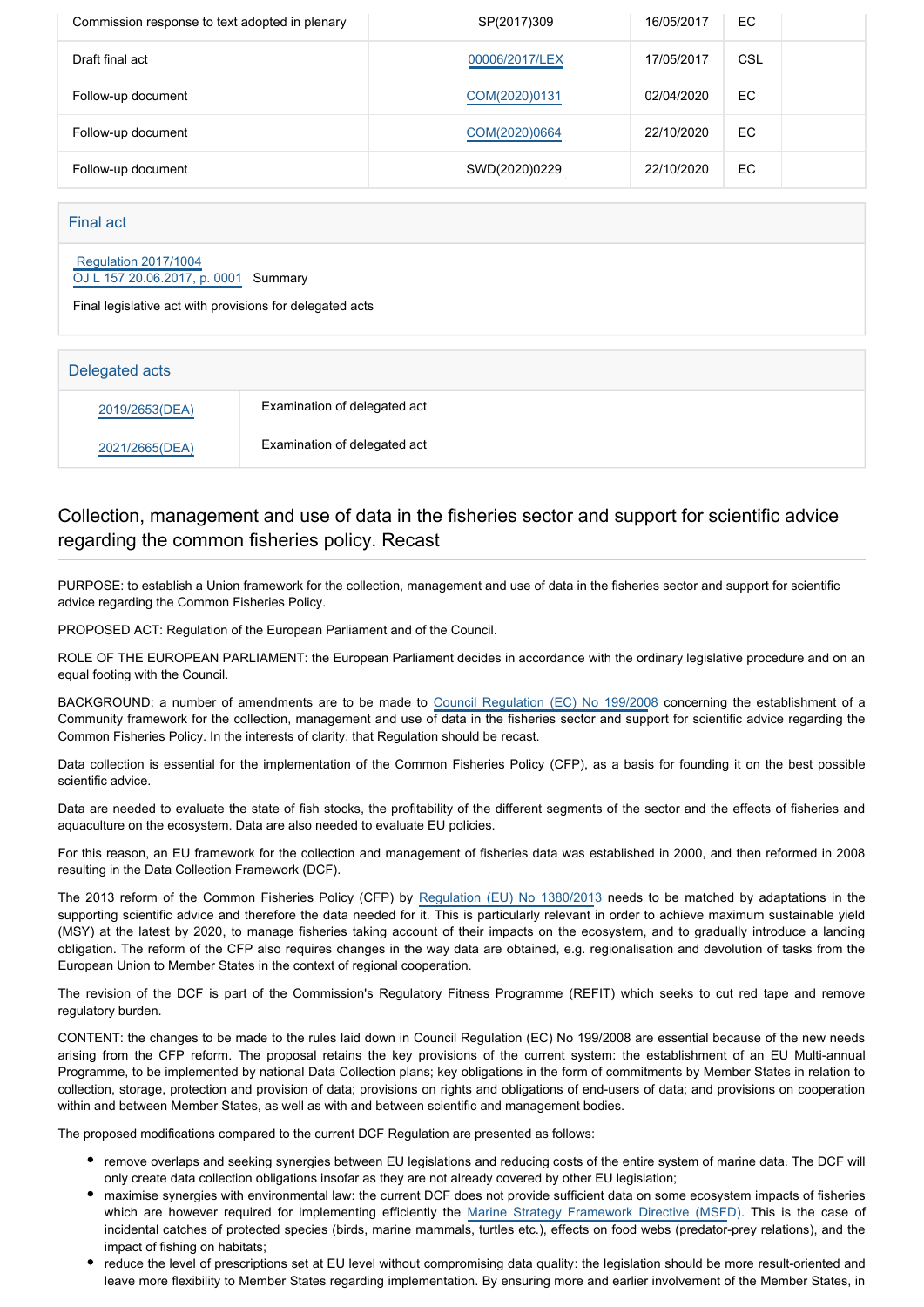the context of regional cooperation, on decision making about methodologies to be followed or quality targets to be met, the DCF can be greatly simplified and the data collection system made more flexible;

- reduce the details decided by or reported to the Commission: currently, national programmes describe in great detail what will be done, how and by whom in each Member State. The objective is to reduce this significantly. With the move away from triennial to multi-annual EU and national programmes, Member States will be in a position to plan their work over a longer period;
- collect once, use several times: the Commission proposes, as a first proposal, to make the DCF the main legal instrument by which Member States are to provide any data necessary to data users (end-users and other interested parties), whatever the source of the legal obligation under which data are collected (DCF or any other EU legislation). The second proposal should enhance cooperation between Member States to develop compatible data storage and exchange systems and formats in line with those agreed under Directive 2007/2/EC and promote compatibility between data formats used under other Union legislation.

BUDGETARY IMPLICATIONS: none which are not already foreseen in the European Maritime and Fisheries Fund ([EMFF](http://www.europarl.europa.eu/oeil/popups/ficheprocedure.do?reference=2011/0380(COD)&l=en)).

DELEGATED ACTS: the proposal contains provisions empowering the Commission to adopt delegated acts in accordance with Article 290 of the Treaty on the Functioning of the European Union.

## Collection, management and use of data in the fisheries sector and support for scientific advice regarding the common fisheries policy. Recast

This Commission staff working document accompanies the proposal for a Regulation of the European Parliament and of the Council concerning the establishment of a Union framework for the collection, management and the use of data in the fisheries sector and support for the scientific advice regarding the Common Fisheries Policy (recast).

The revision of the Data Collection Framework (DCF) is part of the Commission's Regulatory Fitness Programme ([REFIT](http://www.europarl.europa.eu/oeil/popups/ficheprocedure.do?reference=2014/2150(INI)&l=en)) which seeks to cut red tape and remove regulatory burden. This means simplifying the DCF at different levels.

More specifically, the document:

- 1. explains the rationale behind the modifications and simplification and the technical details necessary to understand those modifications;
- 2. describes the current data collection system and improvements for change;
- 3. describes the preparatory work consisting of the publication of a roadmap discussing several legislative options, further consultations;
- 4. explains the options choices for improvement and simplification of the system, including the modification of the legal setup.

Overall, the current DCF has been criticised on a number of levels by a broad range of stakeholders including the Scientific, Technical and Economic Committee for Fisheries (STECF), Member States and end-users, for not reflecting sufficiently the needs of end-users in terms of deciding on what data should be collected or how this should be done, and not being flexible enough to address their evolving needs, e.g. new stocks being exploited, changes to technical measures regulations, development of scientific advice, move to statistically sound sampling schemes etc. Currently, the DCF Regulation contains provisions for the establishment of 3-year multiannual EU programmes but no provisions are included regarding modifications of these three year programmes, or how the needs of end-users should be taken into account to draw them up or modify them.

Proposed solutions: in an attempt to respond to criticisms and improve the DCF, the Commission has examined the current system and has proposed a number of solutions. It is proposed to:

- include criteria in the DCF Regulation to determine what data should be included in the multiannual EU programmes, including the end-user need for the data;
- design the new multiannual EU programmes, and future amendments to it, based on consultation of end-user;
- include, in the DCF regulation, provisions on the amendment of the multiannual EU programmes;
- include, in the future data collection system, four key areas in which end-users of DCF data should be better involved: (i) end-user input (advice) in determining what should or should no longer be collected; (ii) end-user involvement in designing the sampling programmes that Member States must carry out to collect those data that end-users will use; (iii) end-user access to DCF data; (iv) end-user feedback on the data they have accessed;
- provide regions with a greater range of tasks concerning planning and implementing data collection. This would be achieved through the establishment of Regional Coordination Groups (RCGs), to deal with regional issues, as well as an EU Coordination Group (EUCG), to deal with EU-wide issues. The RCGs and EUCG would enable Member States to work on regional or EU cooperation throughout the year, rather than just through an annual meeting as is currently the case;
- in the context of governance structure, strengthen the current Regional Coordination Meetings (RCM) mechanism, without giving them a legal entity, but broadening the scope of areas they may work on;
- extend the scope of the DCF to reflect the CFP's new emphasis on ecosystem impacts of fisheries;
- include, in the revised DCF Regulation, an obligation for Member States to carry out biological sampling on all stocks targeted or by-caught by EU vessels, including on the discarded fraction of the catches, but without specifying the method for the data collection;
- streamline the data transmission and storage for fishing activity data;
- revise the scope of DCF Regulation so that obligations to collect socio-economic data cover also freshwater aquaculture;
- develop an improved impact assessment of decisions on fisheries management;
- establish EU-wide clear and harmonised rules on access to fishing activity data to progress towards exchange of data between Member States and facilitate access to fisheries data;
- define in DCF Regulation the basic rules and principles for data availability, including rules on personal data protection;
- develop an IT system for DCF data availability;
- develop single entry point for accessing DCF data;
- allow for a gradual shift from "a push" to "a pull system", i.e. to move from a system of data calls initiated by end-users, to a system of data availability ensured by the data providers.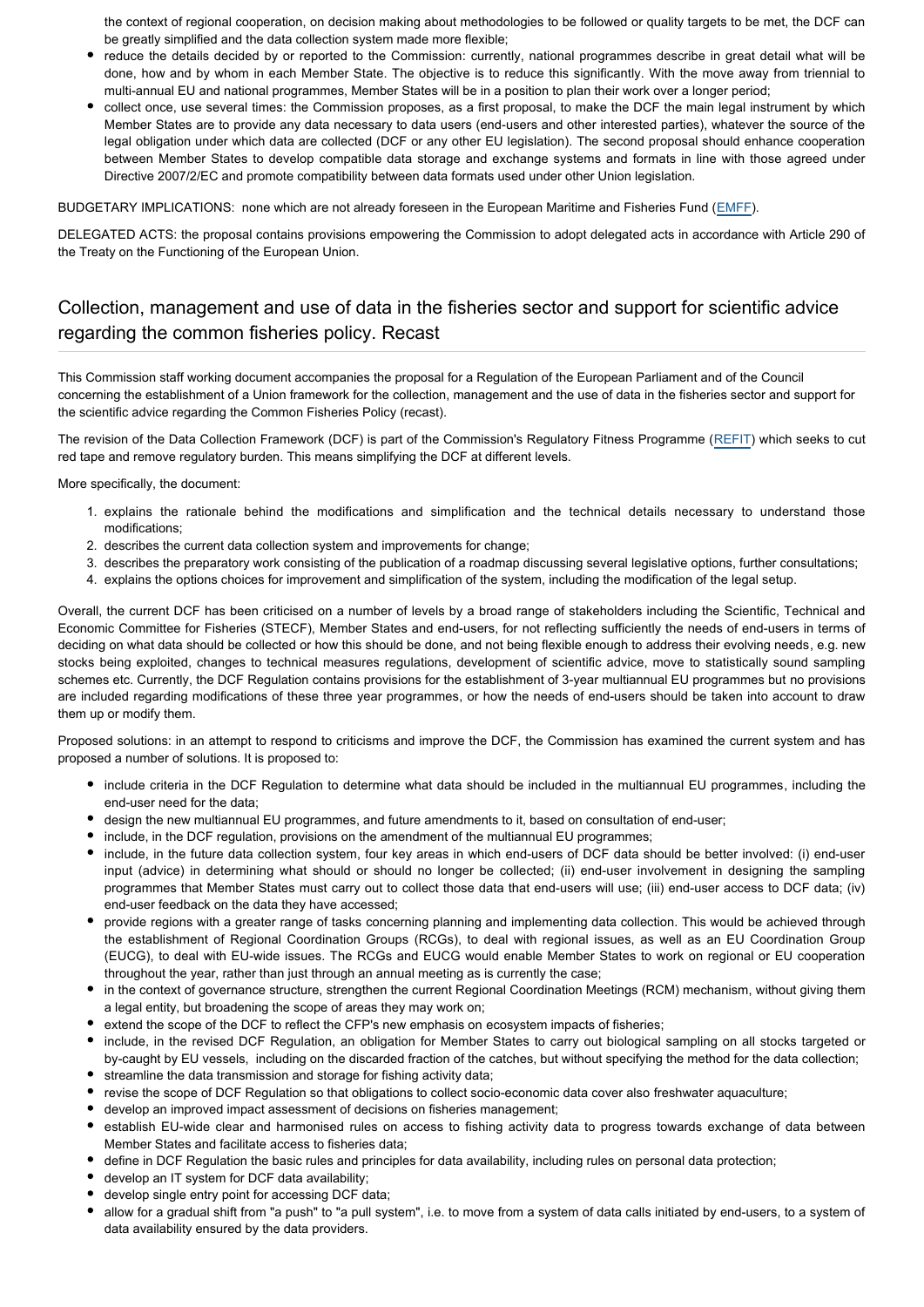The Committee on Fisheries adopted the report by Marco AFFRONTE (EFDD, IT) on the proposal for a regulation of the European Parliament and of the Council concerning the establishment of a Union framework for the collection, management and use of data in the fisheries sector and support for scientific advice regarding the Common Fisheries Policy (recast).

The committee recommended that Parliaments position adopted in first reading following the ordinary legislative procedure should amend the Commission proposal as follows:

Objectives: Members specified that the regulation should establish rules on the collection, management, and use of biological, technical, environmental, social and economic data concerning the fisheries sector with a view to contributing to the objectives of the Common Fisheries Policy set out in [Regulation \(EU\) No 1380/2013.](http://www.europarl.europa.eu/oeil/popups/ficheprocedure.do?reference=2011/0195(COD)&l=en)

Establishment of an EU multiannual programme: only one programme will be in force for the Union. This does not affect the ability of the Commission to amend the programme. When setting out the multiannual programme, the Commission should bear in mind:

- the information needs for the management and efficient implementation of the Common Fisheries Policy, including the needs for ecosystem-based fisheries management, the impact of recreational fisheries and the needs of the CFP where those information needs overlap with other legal acts such as the [Marine Strategy Framework Directive](http://www.europarl.europa.eu/oeil/popups/ficheprocedure.do?reference=2005/0211(COD)&l=en), the [Integrated Maritime Policy](http://www.europarl.europa.eu/oeil/popups/ficheprocedure.do?lang=en&reference=2010/2040(INI)) and the Birds and Habitats Directives;
- the need for and relevance of comprehensive and reliable data of good quality for decisions on fisheries management and protection of ecosystems including vulnerable species and habitats;
- the need for harmonised data that are in line with correct, standardised statistical principles that make it possible to assess the impact on ecosystems and fish stocks and that are taken into account for management at regional level;
- the need for simplification and to avoid duplication of data collection,
- the need for data to cover data-deficient fisheries,
- the need to collect information on fleets that have not yet been covered.

Content of the multi-annual Union programme: multi-annual Union programmes shall establish:

- thresholds below which it is not mandatory for Member States to collect data or carry out research surveys, based on their fishing and aquaculture activities;
- data on fish stocks and their conservation and management;
- the quantifiable targets required for the implementation of the multiannual plans referred to in Article 9 of Regulation (EU) No 1380/2013, such as fishing mortality rates and spawning stock biomass;
- ecosystem data to assess the impact of Union fisheries on the marine ecosystem in Union and external waters, including data on by-catch of non-target species, in particular species protected under international or Union law, data on impacts of fisheries on marine habitats and data on impacts of fisheries on food webs, obtained, inter alia, by analysing catches and vulnerable marine areas such as nursery areas and Posidonia seabeds (marine seagrasses);
- data on the Union fleet and its activity in Union and external waters;
- socio-economic data on fisheries, including recreational fisheries;
- socio-economic data on the fish and aquaculture product processing sector.

The list of mandatory research surveys shall be drawn up taking into account the following requirements:

- information needs for the management of the Common Fisheries Policy, including compliance with Union environmental legislation, in particular the objective of achieving good environmental status by 2020;
- information needs for the evaluation of conservation measures;
- information which is necessary in order to terminate or adjust emergency measures when they have initially been based on the precautionary principle.

National work plans: Member States' work plans shall contain a detailed description of the following:

- the format and time data are to be delivered to end users, taking into consideration deadlines provided for data calls;
- the type of data collected for control purposes and the type of data collected in the framework of the Regulation.

In preparing their work plan, Member States shall endeavour to cooperate closely with regional authorities and shall coordinate their efforts with other Member States, notably in the same marine region. Data collection activities and methods shall be such as to ensure that it is possible for data to be compared and integrated at least at regional level.

National correspondents: Member States shall ensure that their national correspondent is sufficiently trained and experienced, has a sufficient mandate to represent its Member State in the expert group meetings, and can negotiate on task sharing with regard to sampling, analysis and scientific surveys.

Coordination and cooperation: Member States shall make every effort to coordinate their actions with third countries which have sovereignty or jurisdiction over waters in the same marine region.

Members introduced an amendment defining the tasks of the Regional Co-ordination Groups so that they might plan their activities.

Approval of work plans: the Commission shall adopt implementing acts approving the work plans by 31 December of the year preceding the year from which the work plan is to apply.

Access to the sampling sites and data sources: with regard to data collection, the Commission shall, five years from the entry into force of the Regulation, set up a single European database in order to simplify and facilitate data analysis at European level.

Collection of data in the context of scientific advice: when the Commission seeks scientific advice from a competent scientific body, it shall inform in due time the European Parliament and the Council and shall forward to them a copy of the request submitted to the scientific body concerned.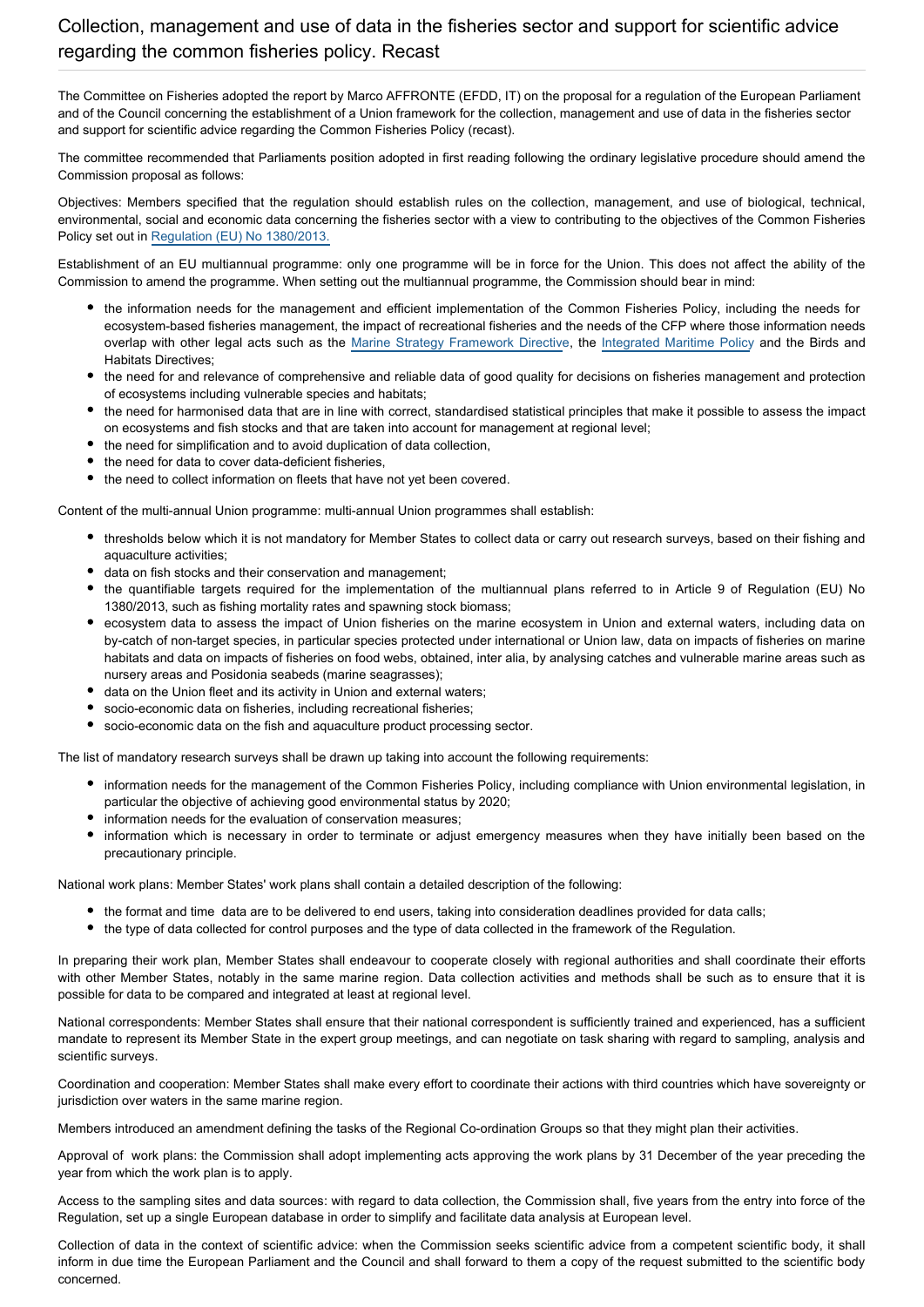The European Parliament adopted by 535 votes to 38, with 48 abstentions, a legislative resolution on the proposal for a regulation of the European Parliament and of the Council concerning the establishment of a Union framework for the collection, management and use of data in the fisheries sector and support for scientific advice regarding the Common Fisheries Policy (recast).

Parliaments position adopted at first reading following the ordinary legislative procedure amended the Commission proposal.

Aims: this Regulation aims to establish rules on the collection, management and use of biological, environmental, technical and socio-economic data concerning the fisheries sector.

The data collection framework should contribute towards reaching the objectives of the Common Fisheries Policy, which includes the protection of the marine environment, the sustainable management of all commercially exploited species, and in particular the achievement of good environmental status in the marine environment by 2020.

Multiannual Union programme: the Commission shall establish a multiannual Union programme for the collection and management of data while taking into account:

- the need for data to set the targets required for the implementation of the multiannual plans referred to in Article 9 of [Regulation \(EU\)](http://www.europarl.europa.eu/oeil/popups/ficheprocedure.do?reference=2011/0195(COD)&l=en) [No 1380/2013](http://www.europarl.europa.eu/oeil/popups/ficheprocedure.do?reference=2011/0195(COD)&l=en), such as fishing mortality rates and spawning stock biomass;
- the need for: (i) data that are relevant, comprehensive and reliable for the purpose of decisions on fisheries management and protection of ecosystems including vulnerable species and habitats; (ii) sustainable development of aquaculture at Union level; (iii) support impact assessments of policy measures;
- the need for simplification and to avoid duplication of data collection and for data to cover data-deficient fisheries.

Parliament stated that it is appropriate for a sufficient number of mandatory research surveys at sea to be carried out at Union level.

National work plans: the Commission shall take into account the evaluation conducted by STECF when approving the national work plans. If such evaluation indicates that a national work plan does not ensure the scientific relevance of the data or sufficient quality of the proposed methods and procedures, the Commission shall immediately inform the Member State concerned and indicate amendments to that work plan.

National work plans shall contain a detailed description of, inter alia, the following: (i) data to be collected in accordance with the multiannual Union programme; (ii) the temporal and spatial distribution and the frequency by which the data will be collected.

Regional coordination and cooperation: Member States shall cooperate and coordinate their actions to further improve the quality, timeliness and coverage of data enabling the reliability of data collection methods to be further improved, with a view to improving their data collection activities.

Regional coordination groups shall aim at developing and implementing procedures, methods, quality assurance and quality control for collecting and processing data with a view to enabling the reliability of scientific advice to be further improved. For that purpose, regional coordination groups shall aim to develop and implement regional databases.

Access to the sampling sites: the masters of Union fishing vessels may refuse to accept on board the scientific observers operating under the at-sea monitoring scheme only on the basis of an obvious lack of space on the vessel or for safety reasons in accordance with national law. In such cases, data shall be collected through alternative data collection methods which are set out in the national work plan.

Availability of data: Member States shall refrain from any unnecessary restrictions to the dissemination of detailed and aggregated data to end-users of scientific data and other interested parties.

A Member State may refuse to transmit the relevant detailed and aggregated data if there is a risk of natural persons or legal entities being identified, in which case the Member State concerned shall propose alternative means to meet the needs identified by the end-users of scientific data which ensure anonymity.

## Collection, management and use of data in the fisheries sector and support for scientific advice regarding the common fisheries policy. Recast

PURPOSE: to improve the collection, management and use of data in the fisheries sector.

LEGISLATIVE ACT: Regulation (EU) 2017/1004 of the European Parliament and of the Council on the establishment of a Union framework for the collection, management and use of data in the fisheries sector and support for scientific advice regarding the common fisheries policy and repealing Council Regulation (EC) No 199/2008.

CONTENT: the new Regulation simplifies and strengthens the current system for the collection of biological, environmental, technical and socio-economic data in the fisheries sector.

The aim of the new Regulation is to align EU rules with the objectives of the reformed Common Fisheries Policy (CFP), which includes: (i) the protection of the marine environment, (ii) the sustainable management of all commercially exploited species, and in particular (iii) the achievement of good environmental status in the marine environment by 2020.

Multiannual Union programme: in order to coordinate the data collection efforts of all Member States, the Commission shall establish a multiannual Union programme for the collection and management of data. This data shall include:

· biological data on all stocks caught or by-caught in Union commercial and, where appropriate, recreational fisheries in and outside Union waters;